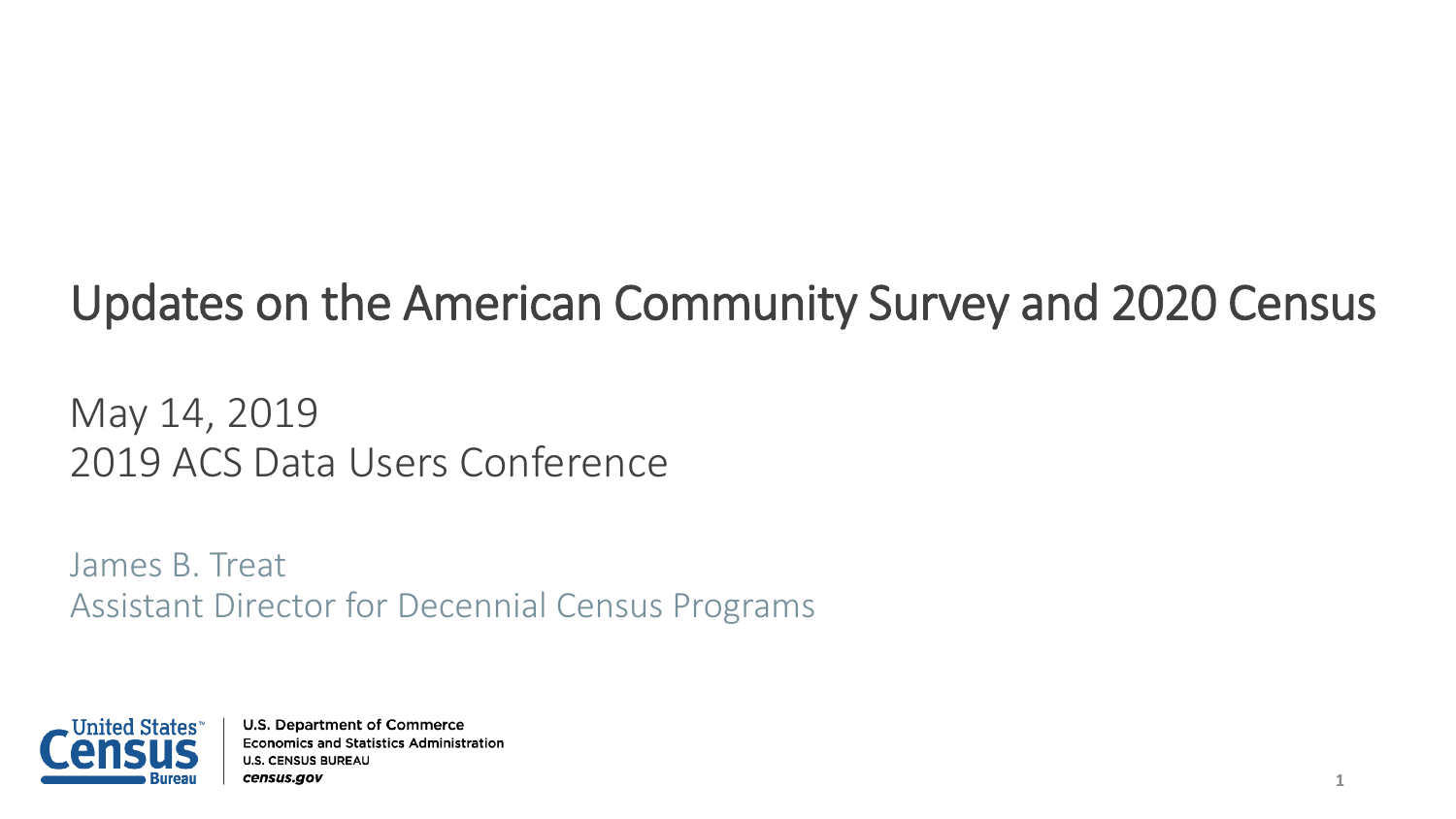## The American Community Survey Welcome and Thank You





Thank you! Population Reference Bureau • ACS Steering Committee • Census Bureau Staff • ACS Data Users



Value of ACS Data Users

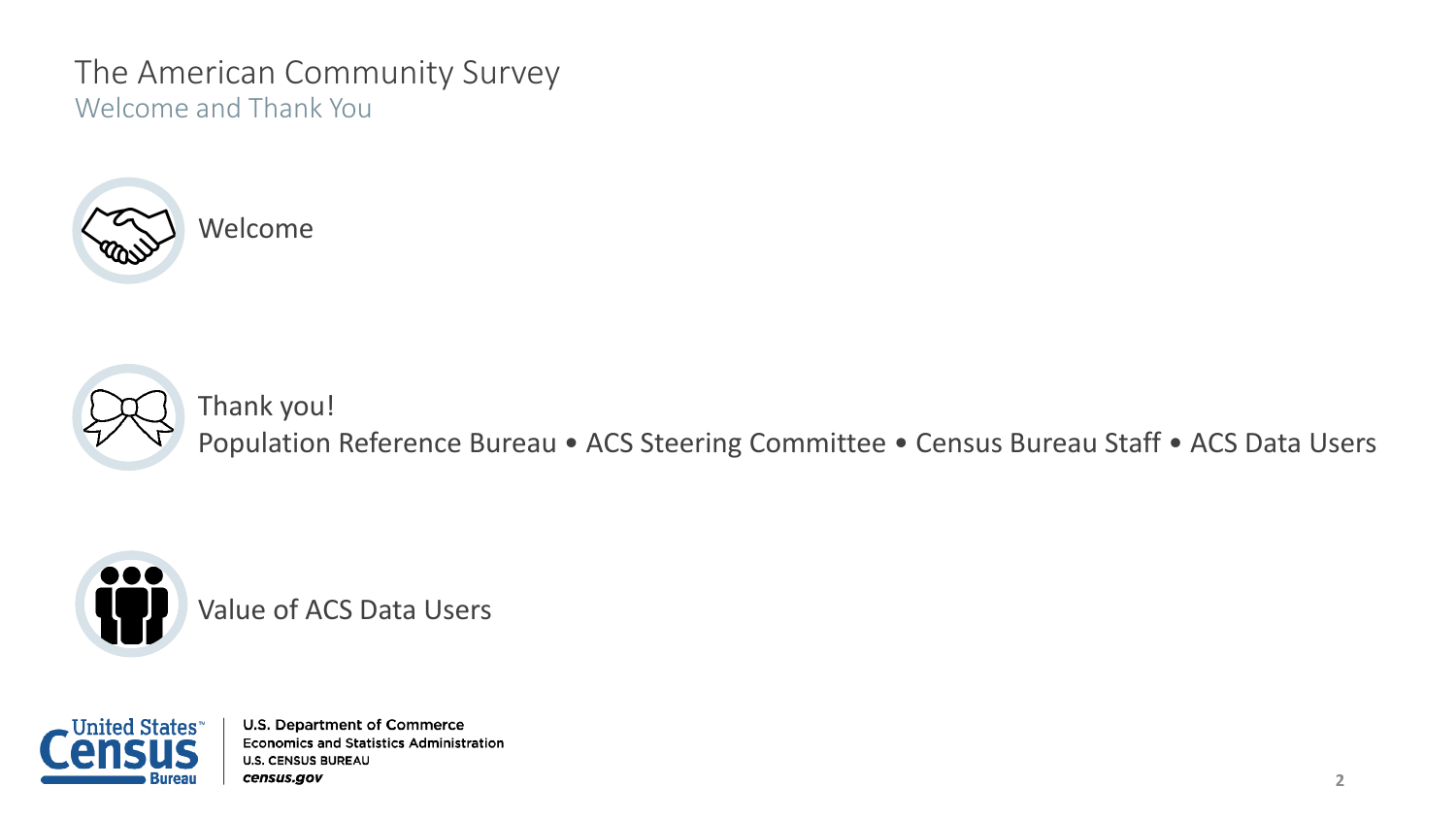The American Community Survey **Outline** 



Impact of Lapse in Federal Funding



ACS Program Updates



Data User Resources

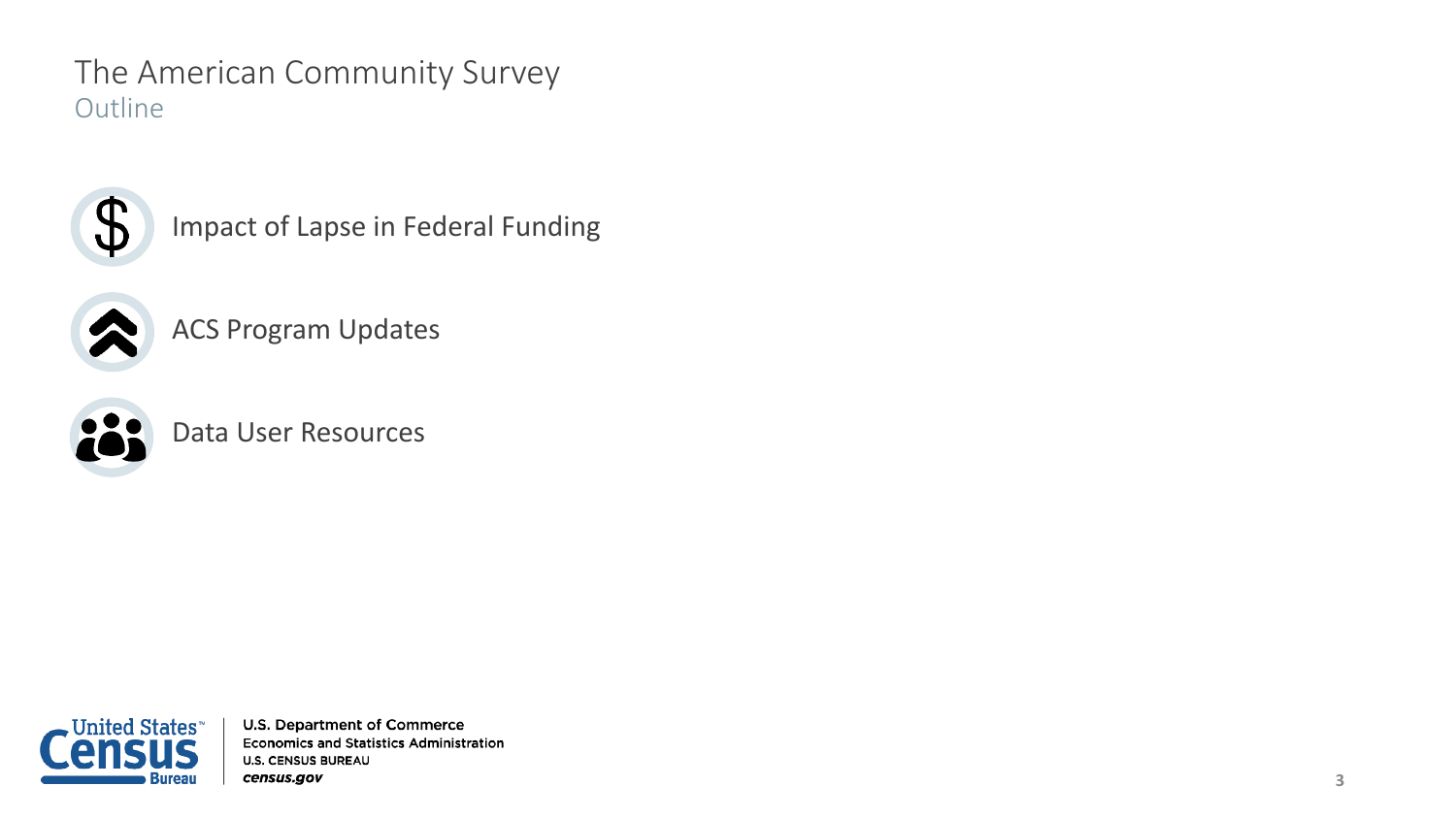

The American Community Survey Impact of Lapse in Federal Funding

- Impacts on ACS data collection in November, December, January, and February sample panels
- ACS data collection back on schedule by March 2019
- Staggered data product releases for data year 2018

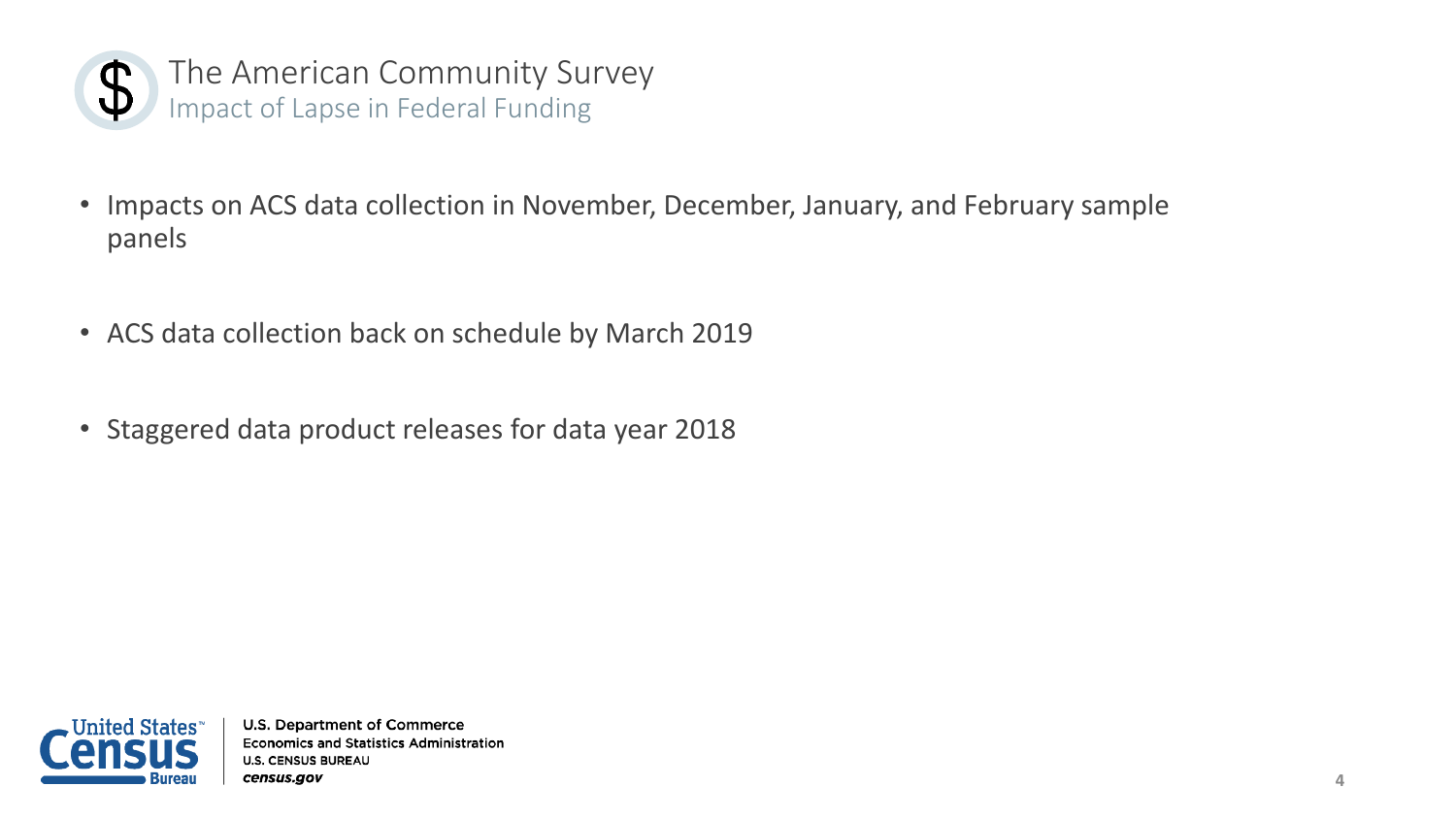

## The American Community Survey Impact of Lapse in Federal Funding: Data Products

| Data Products                                                                                            | <b>Original Release Date</b> | <b>Proposed Release Date</b> |
|----------------------------------------------------------------------------------------------------------|------------------------------|------------------------------|
| 2018 1-Year Data Releases                                                                                |                              |                              |
| Detailed Tables, Data Profiles, Summary File                                                             | September 12, 2019           | September 26, 2019           |
| All Remaining Tables and Products<br>(Comparison Profiles; Selected Population Profiles; Subject Tables) |                              | October 17, 2019             |
| 1-Year Public Use Microdata Sample (PUMS) File                                                           | October 17, 2019             | November 14, 2019            |
| 1-Year Supplemental Estimates Release                                                                    |                              | February 6, 2020             |
| 2014-2018 5-Year Data Releases                                                                           |                              |                              |
| Detailed Tables, Data Profiles, Summary File                                                             | December 5, 2019             | December 19, 2019            |
| All Remaining Tables and Products<br>(Comparison Profiles; Subject Tables)                               |                              | January 16, 2020             |
| 5-Year Public Use Microdata Sample (PUMS)<br>5-Year Variance Replicate Estimates                         | January 16, 2020             | January 30, 2020             |

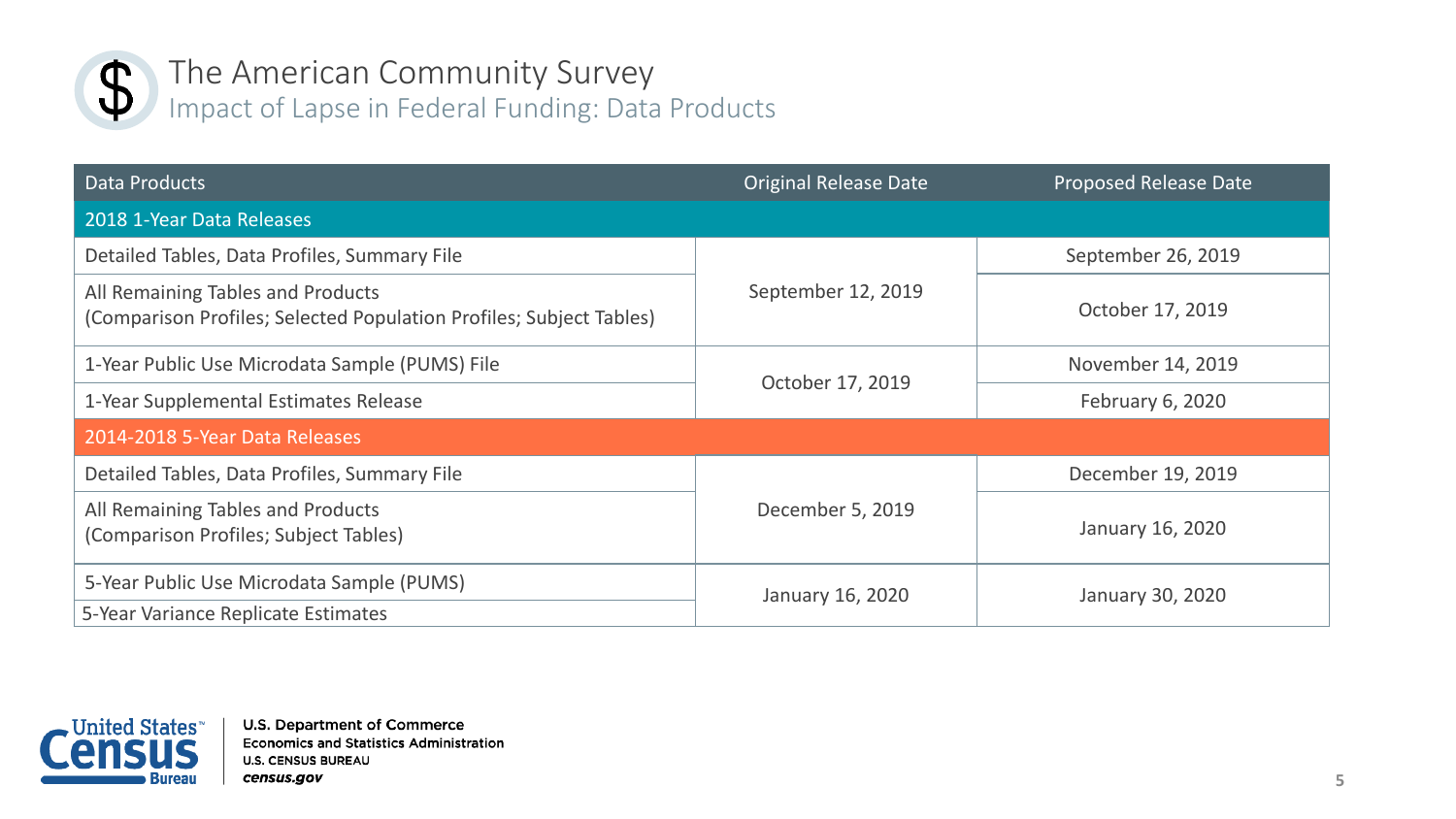

- National Academies of Sciences workshop on Improving the ACS
- New data dissemination platform data.census.gov
- Strengthened disclosure protections
- AAPOR Policy Impact Award

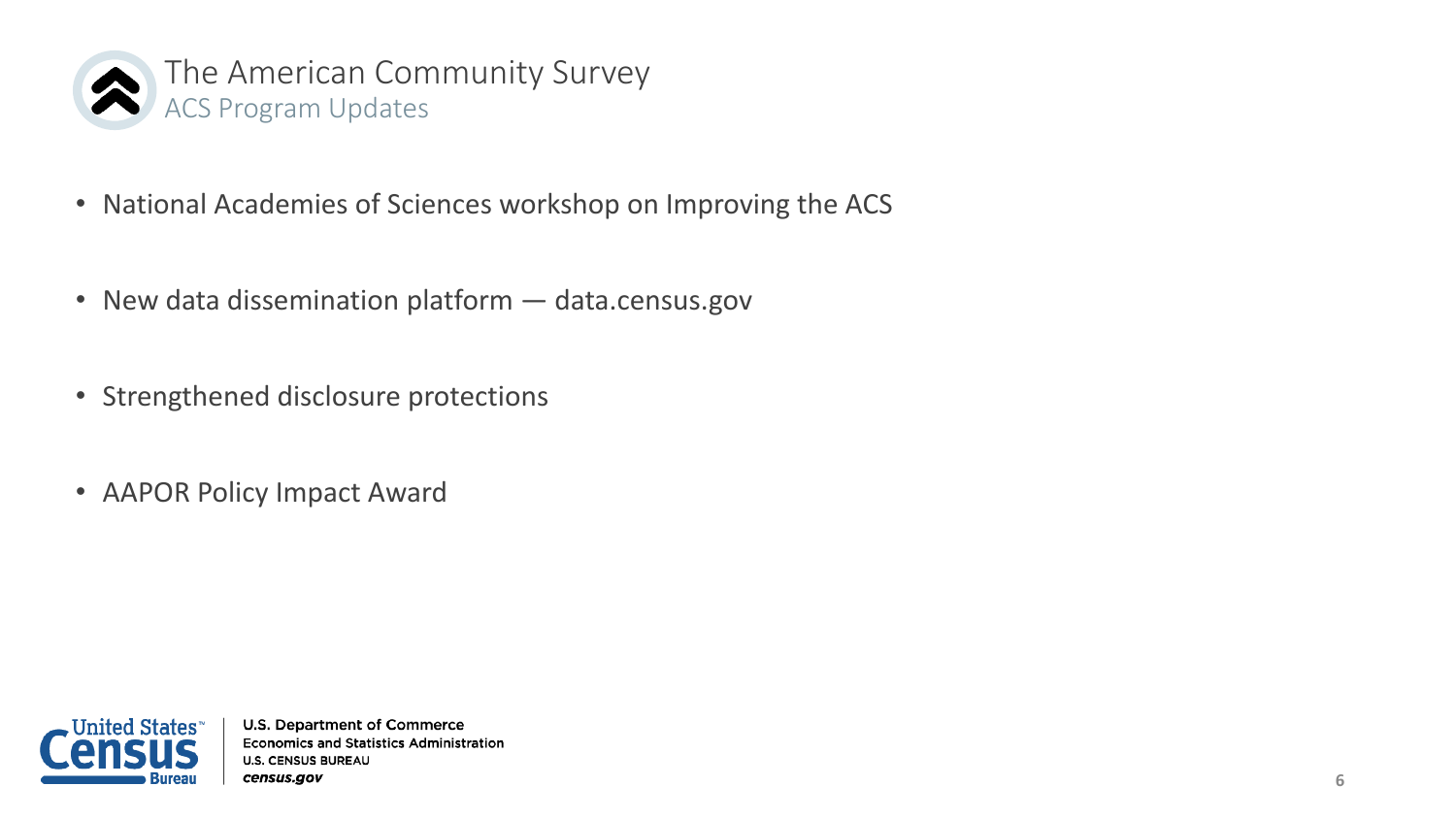

The American Community Survey ACS Program Updates: Moving Toward the 2020 Census

- ACS supports the 2020 Census Program
- Working to ensure ACS and the Census success during 2020
	- Revised mail messaging for ACS
	- Enhanced communication and planning to differentiate ACS from 2020 Census



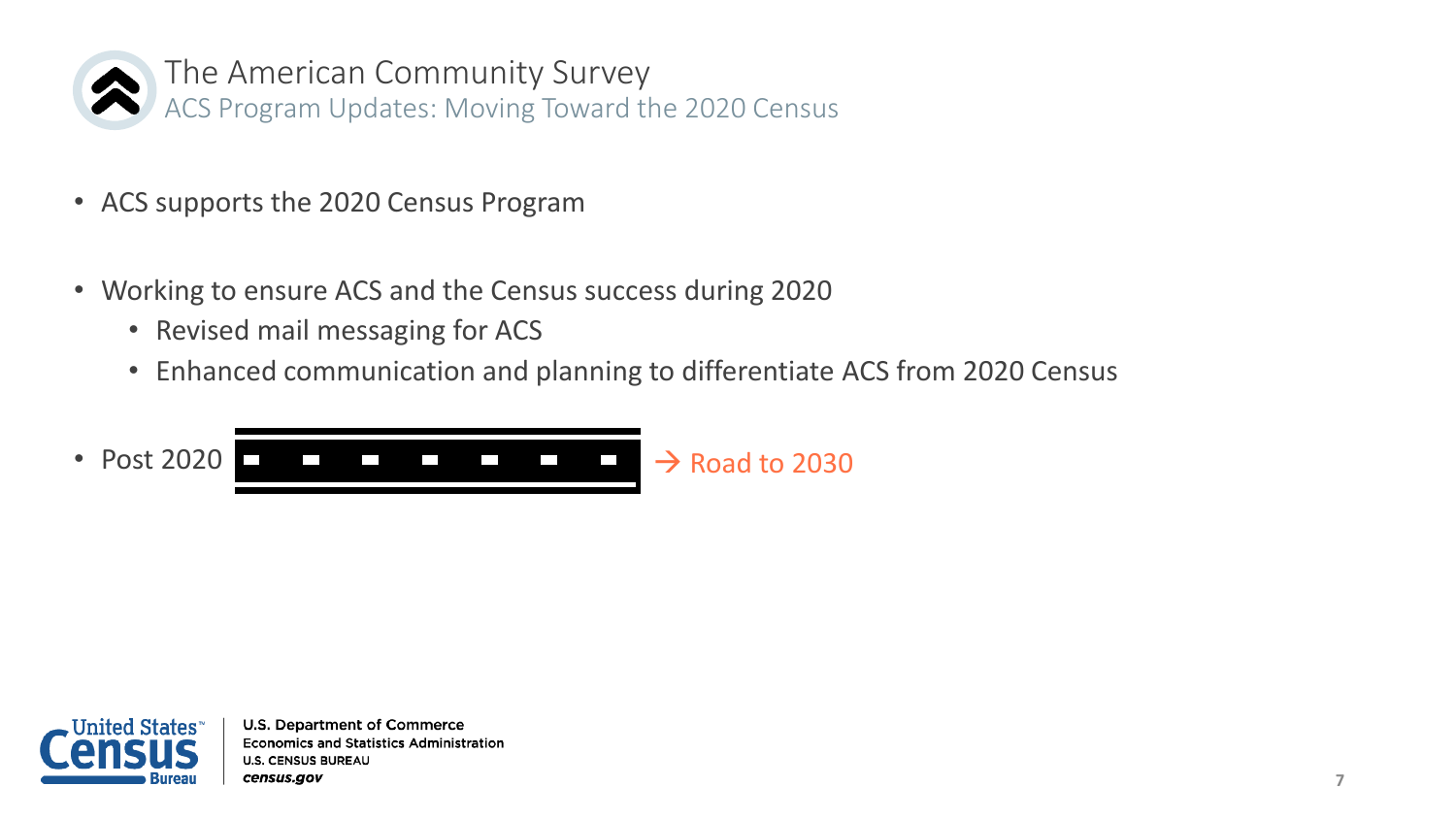

- Help tailored to various data user groups to access ACS data with specific how-to instructions
- Release of updated handbooks is underway
- Introducing case studies to help users see how others apply ACS data in their work

census.gov/programs-surveys/acs/guidance/handbooks.html



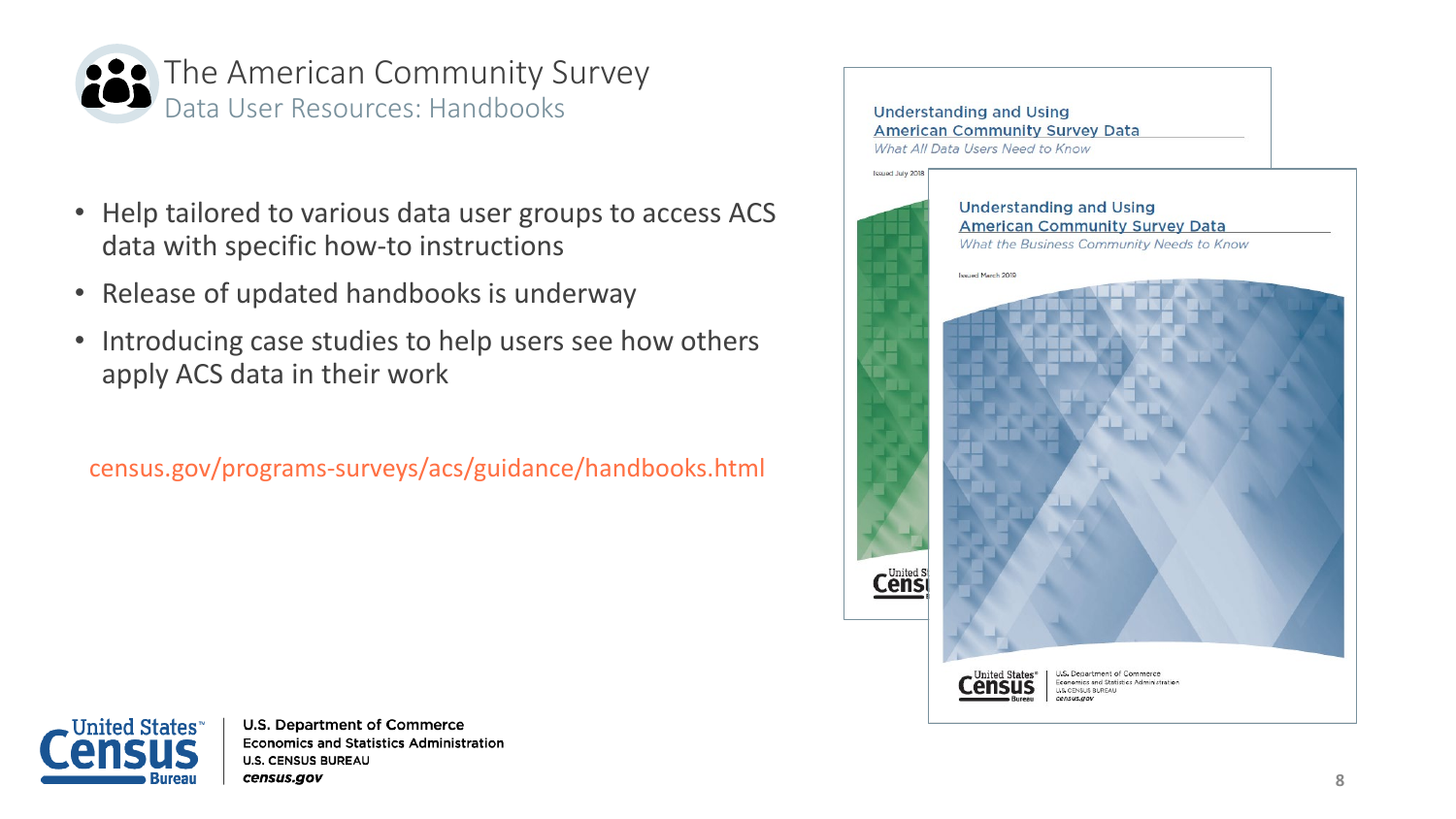## The American Community Survey Data User Resources: Data Tell Stories. Tell us Yours!



#### census.gov/acs/www/share-your-story

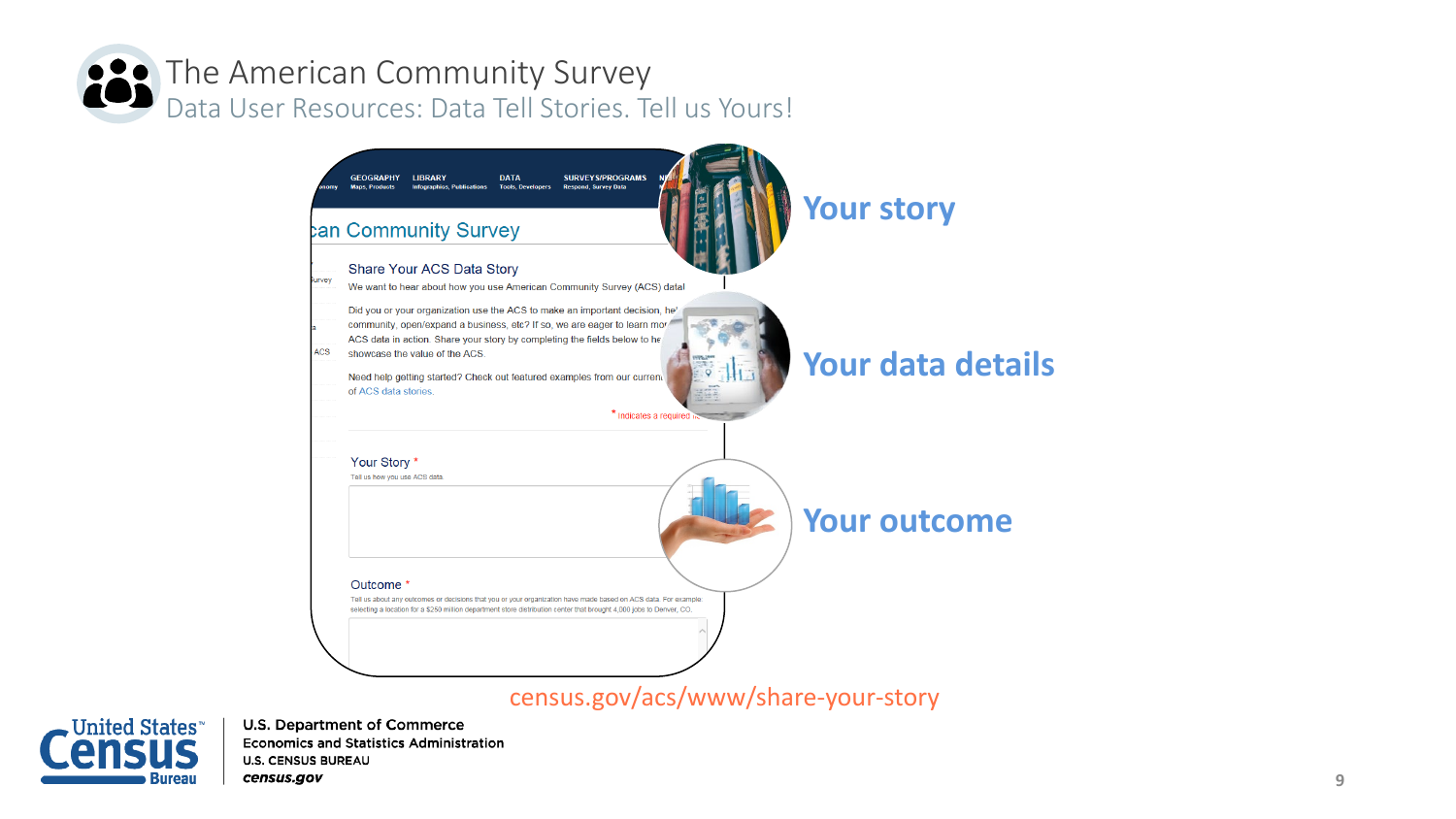

| <b>Date</b>  | <b>Title</b>                                                                                                |  |
|--------------|-------------------------------------------------------------------------------------------------------------|--|
| May $21$     | Employment-A Look into Demographic and Public Sector Employment Data                                        |  |
| June 5       | Emergency Management-Census Data and Tools for Emergency Management                                         |  |
| June 26      | Using the Census API with the ACS                                                                           |  |
| July 25      | Healthcare-Key Census Data on Healthcare                                                                    |  |
| August 22    | Small and Minority Owned Businesses-An Exploratory Dive into Small & Minority-Owned<br><b>Business Data</b> |  |
| August 28    | The U.S. Census Bureau's ROAM Application and PDB: Tools for Survey and Census Planning                     |  |
| September 11 | Introduction to the ACS                                                                                     |  |
|              | census.gov/programs-surveys/acs/news/events.html                                                            |  |

census.gov/programs-surveys/acs/guidance/training-presentations.html

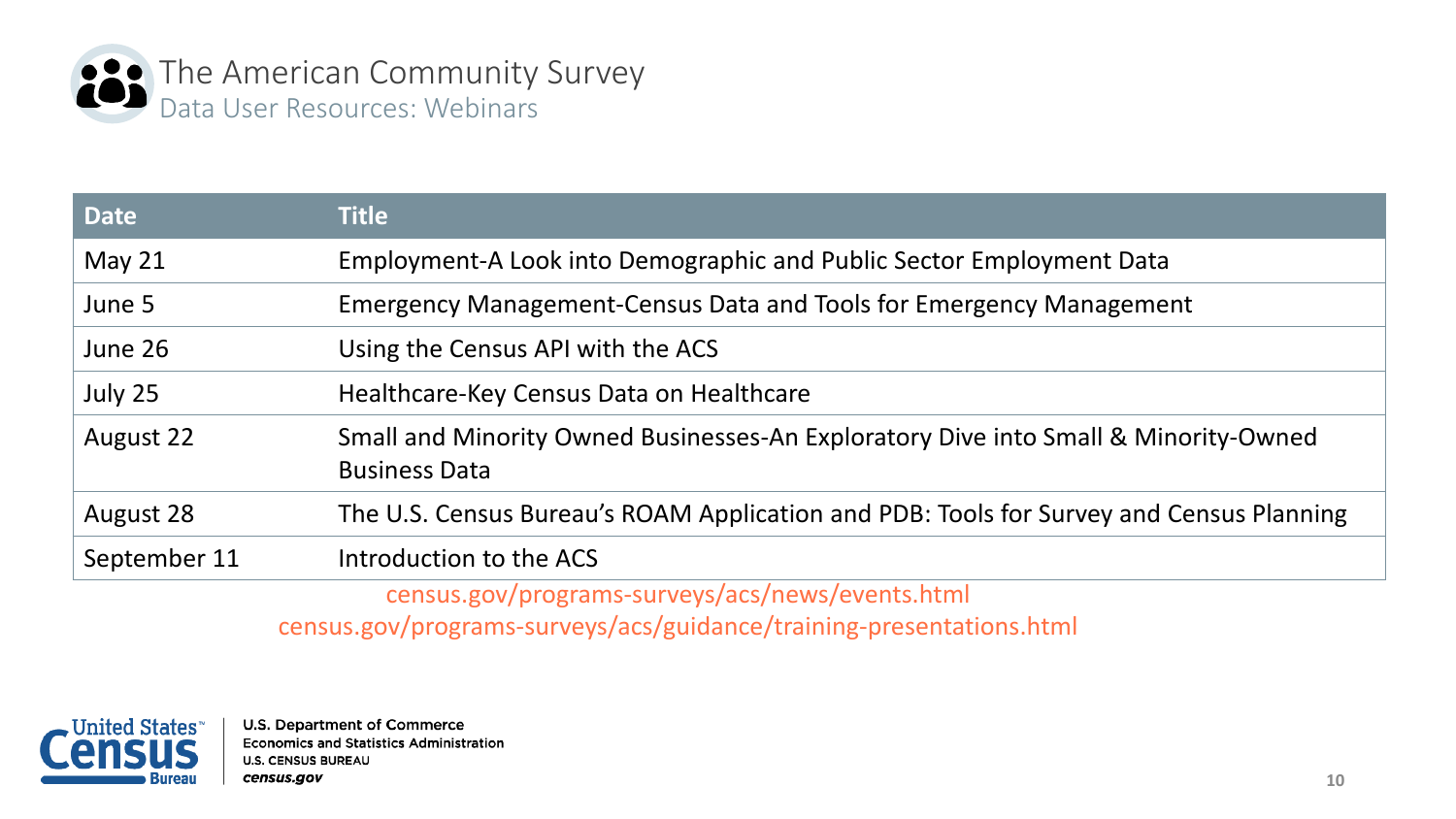

- Users group website
- Online community
- Membership is free and open to all interested ACS data users
- Purpose:
	- Improve understanding of the value and utility of ACS data.
	- Promote information sharing among data users about key ACS data issues and applications.

acsdatacommunity.prb.org